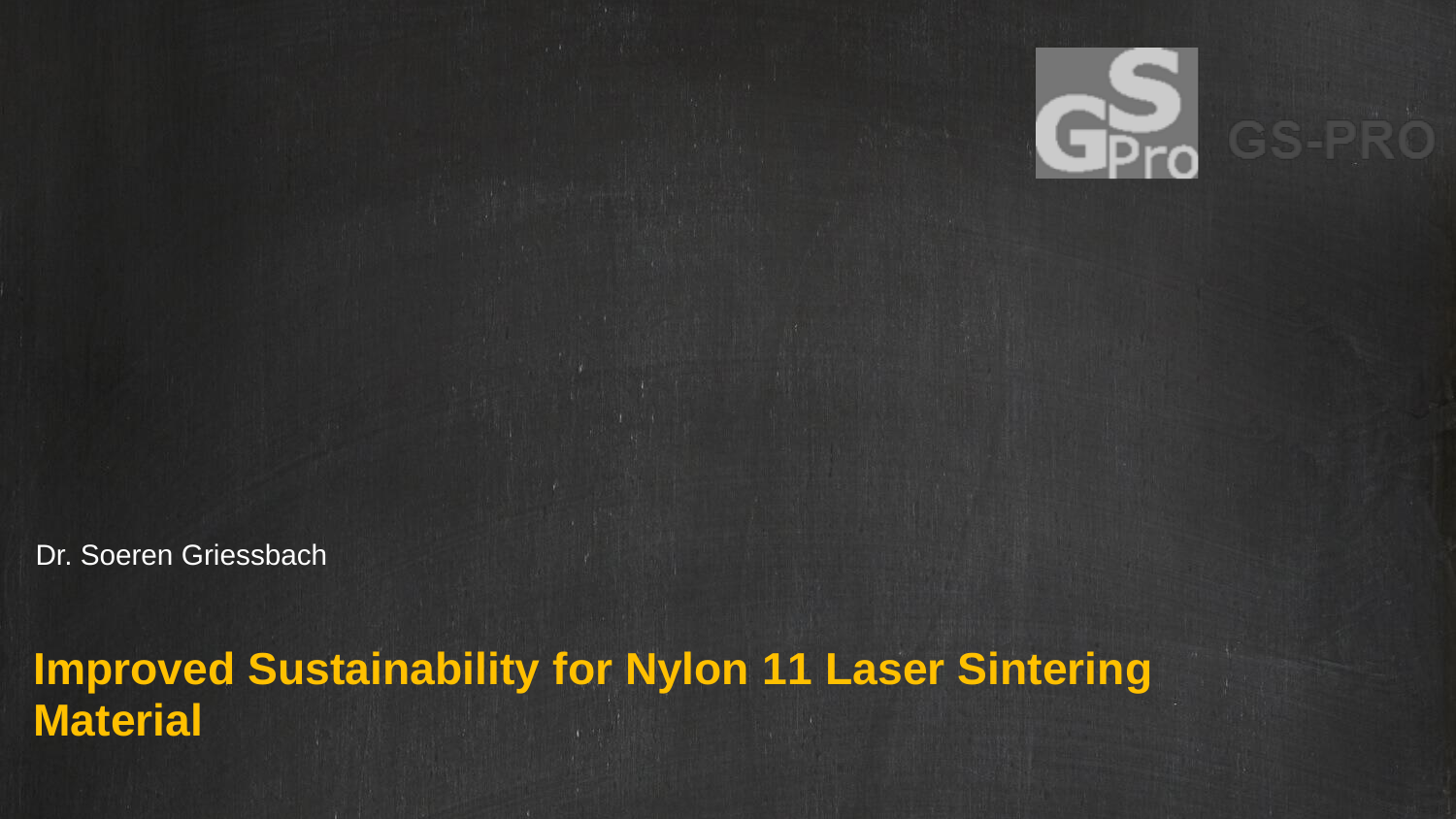

- GS-PRO GmbH
- State of the Art
- Material efficiency
- Options for new Materials
- Conclusion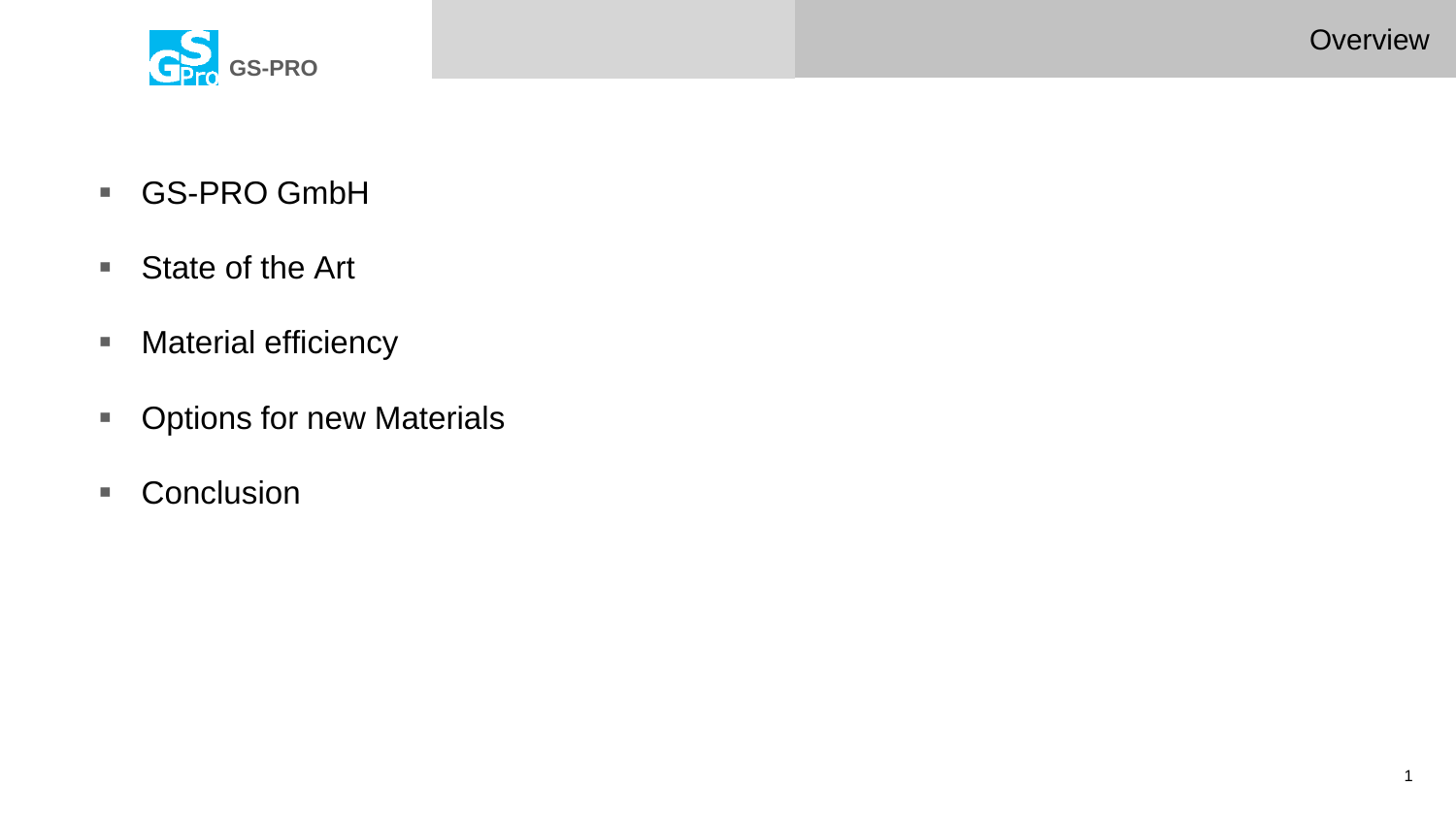

- Founded in 2011
- Based in Chemnitz, Germany
- Offering developing services for AM Processing Material, Material testing,

Optimizing Parameters for high efficiency and/or max. Properties

- **Providing refinement of used LS-powder**
- Worldwide service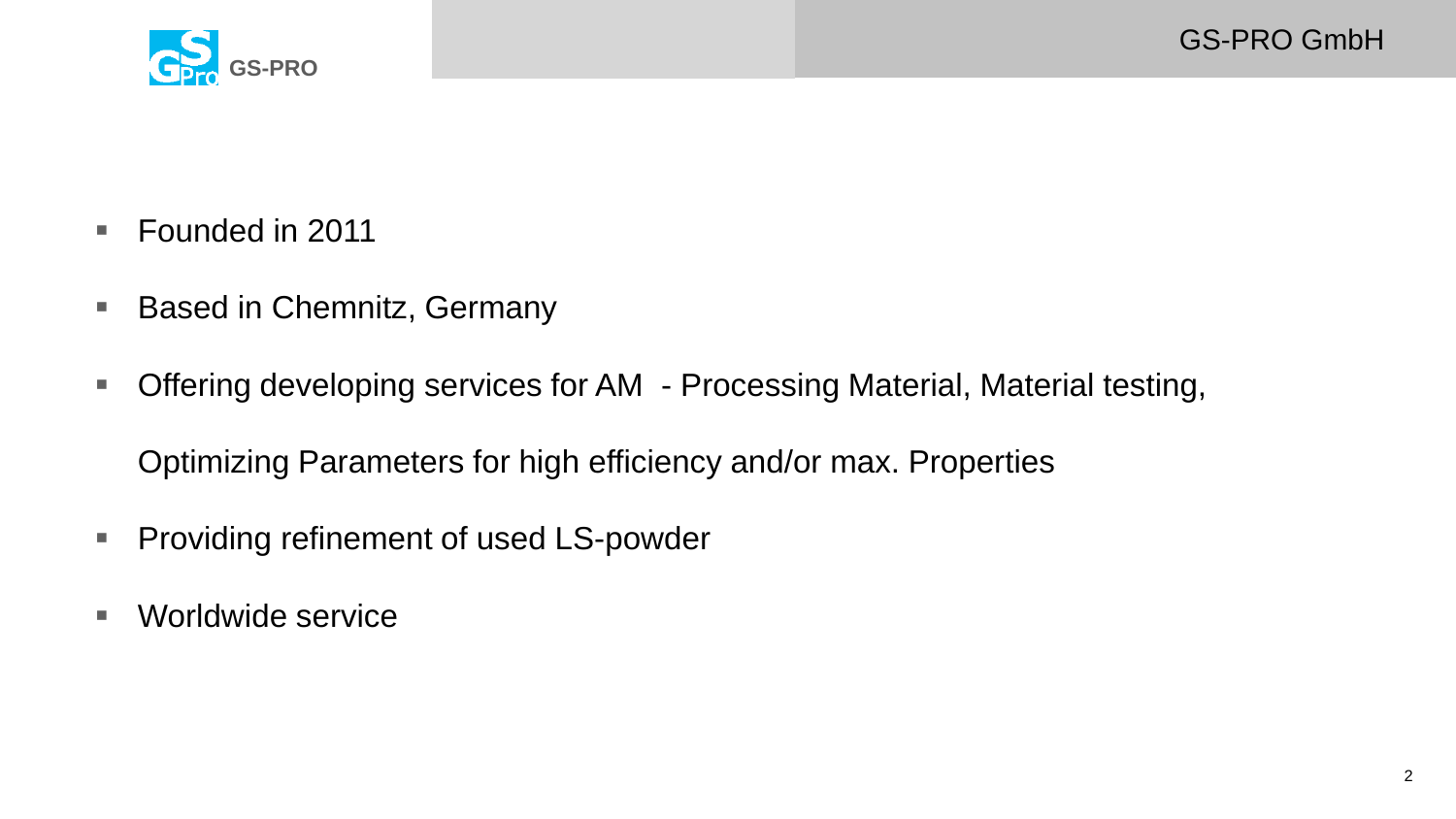

# GS-PRO GmbH

## **Materials**

- State of Art materials: PA11, PA12
- Filled materials: GF, CF, Al...
- Flexible: TPU

# **Potentials and Branches**

- specific properties
- Process speed
- Material effiencicy
- Automation of the whole process

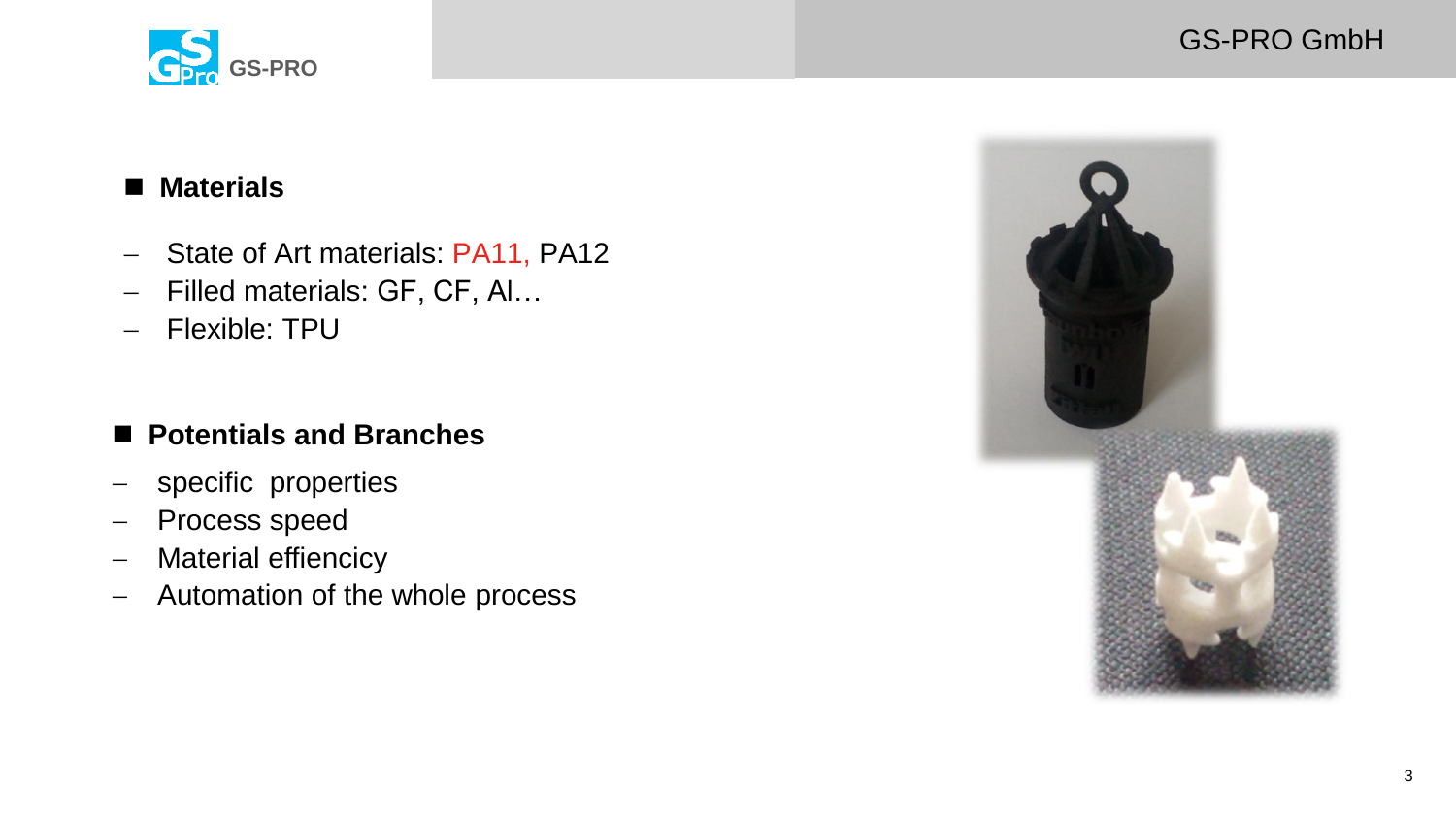

# **Optimizing SLS-Materials**

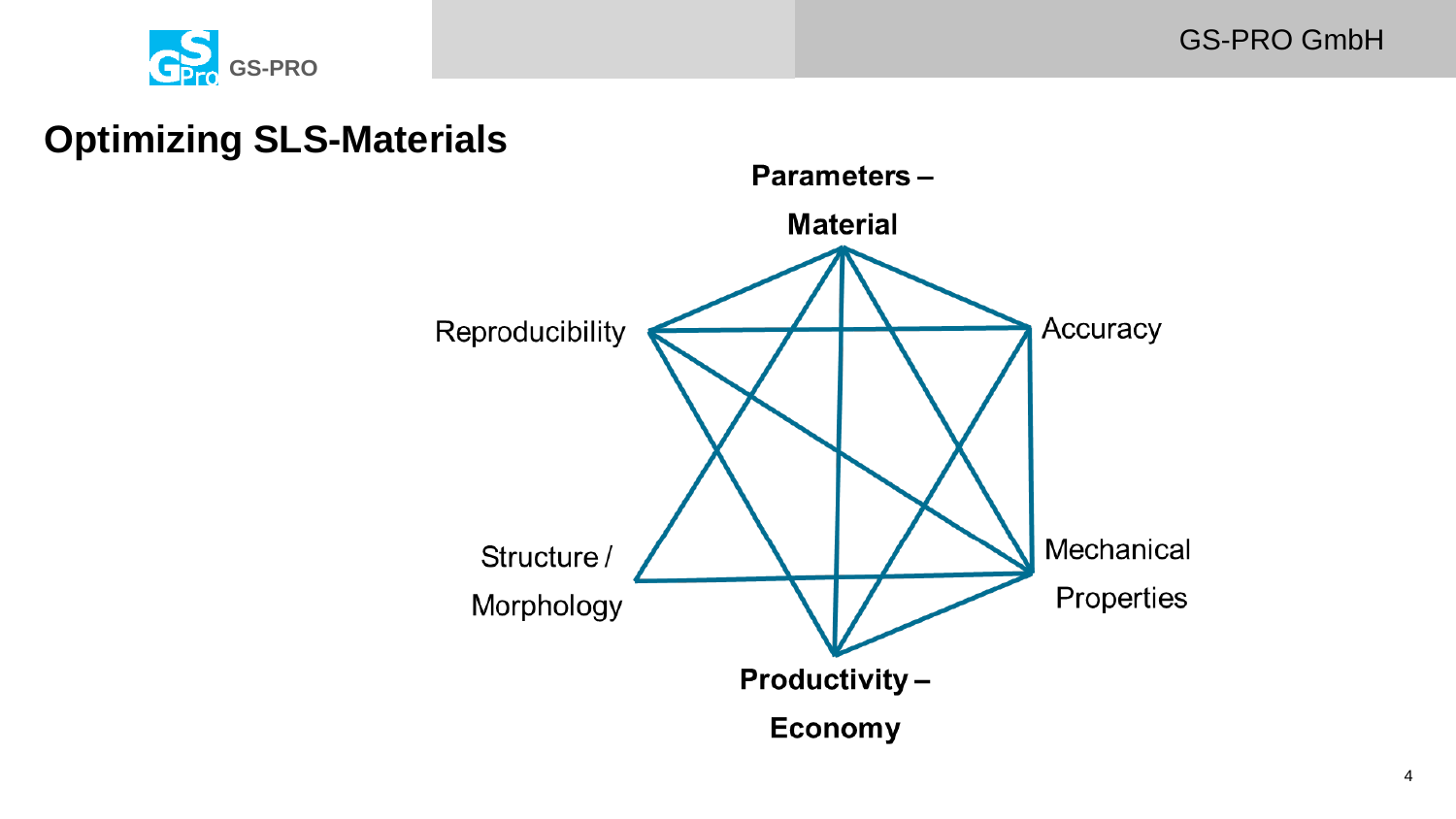State of the Art



- Significant amount of used powder can not be used again due to aging  $\rightarrow$ DISPOSAL
- $\blacksquare$  A machhine working  $\varnothing$  100 h/week causes up to 3.000  $\mathsf{lbs}$  waste  $\rightarrow$  over 130.000USD per year unused potential

Example: Vanguard / sPro 60 with Standard **PA11-Powder**

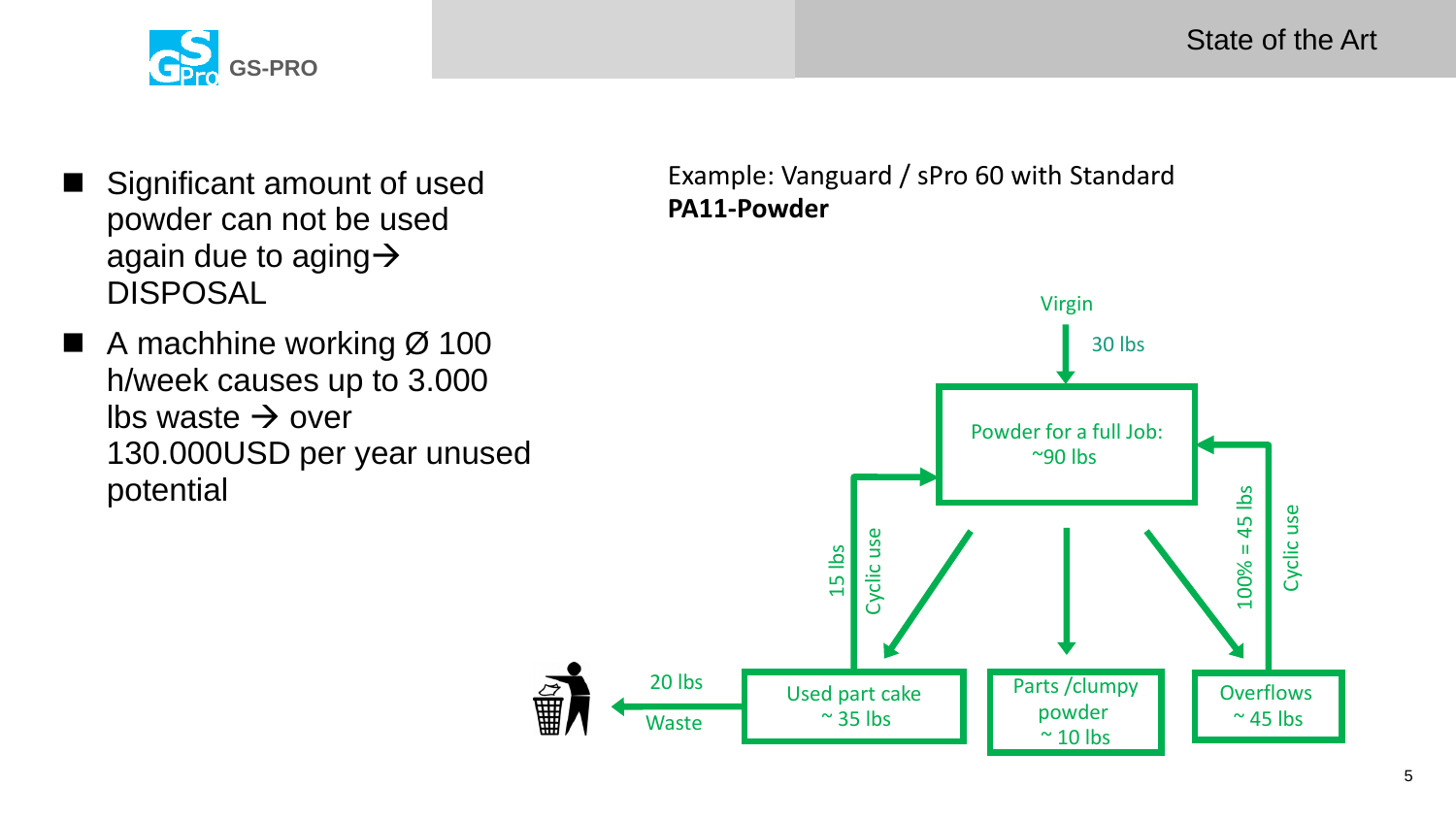State of the Art



- Significant amount of used powder can not be used again due to aging > DISPOSAL
- $\blacksquare$  A machhine working  $\emptyset$  100 h/week causes up to 8.000 lbs waste  $\rightarrow$ over 340.000USD per year unused potential

Example: Vanguard / sPro 140 with Standard **PA11 - Powder**

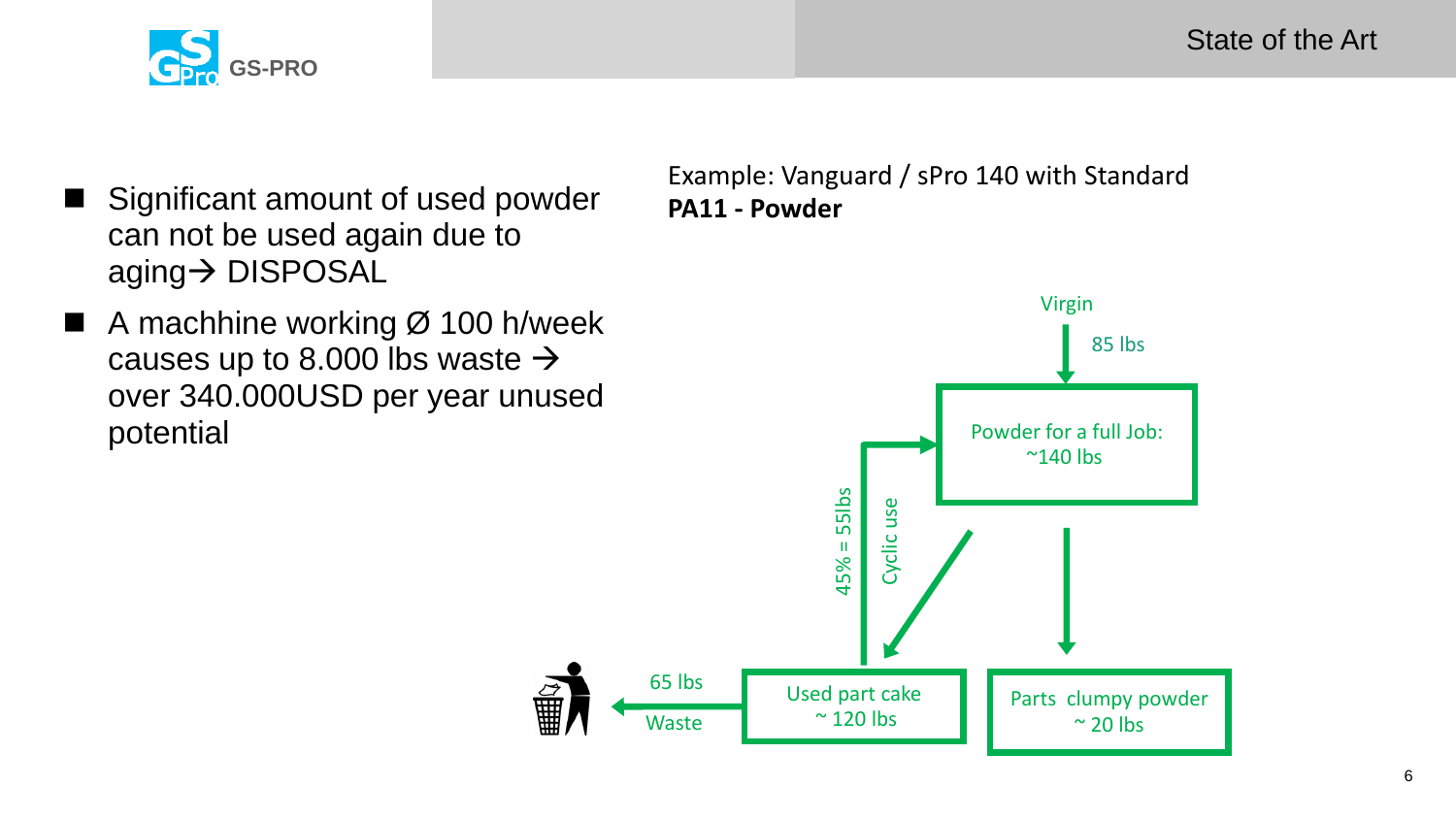

- A closed powder loop can be set up for unfilled PA11
- A machine working Ø 100 h/week saves up to 3.000 lbs waste  $\rightarrow$ over 60.000USD per year

Example: Vanguard / sPro 60 with Standard PA11-Powder

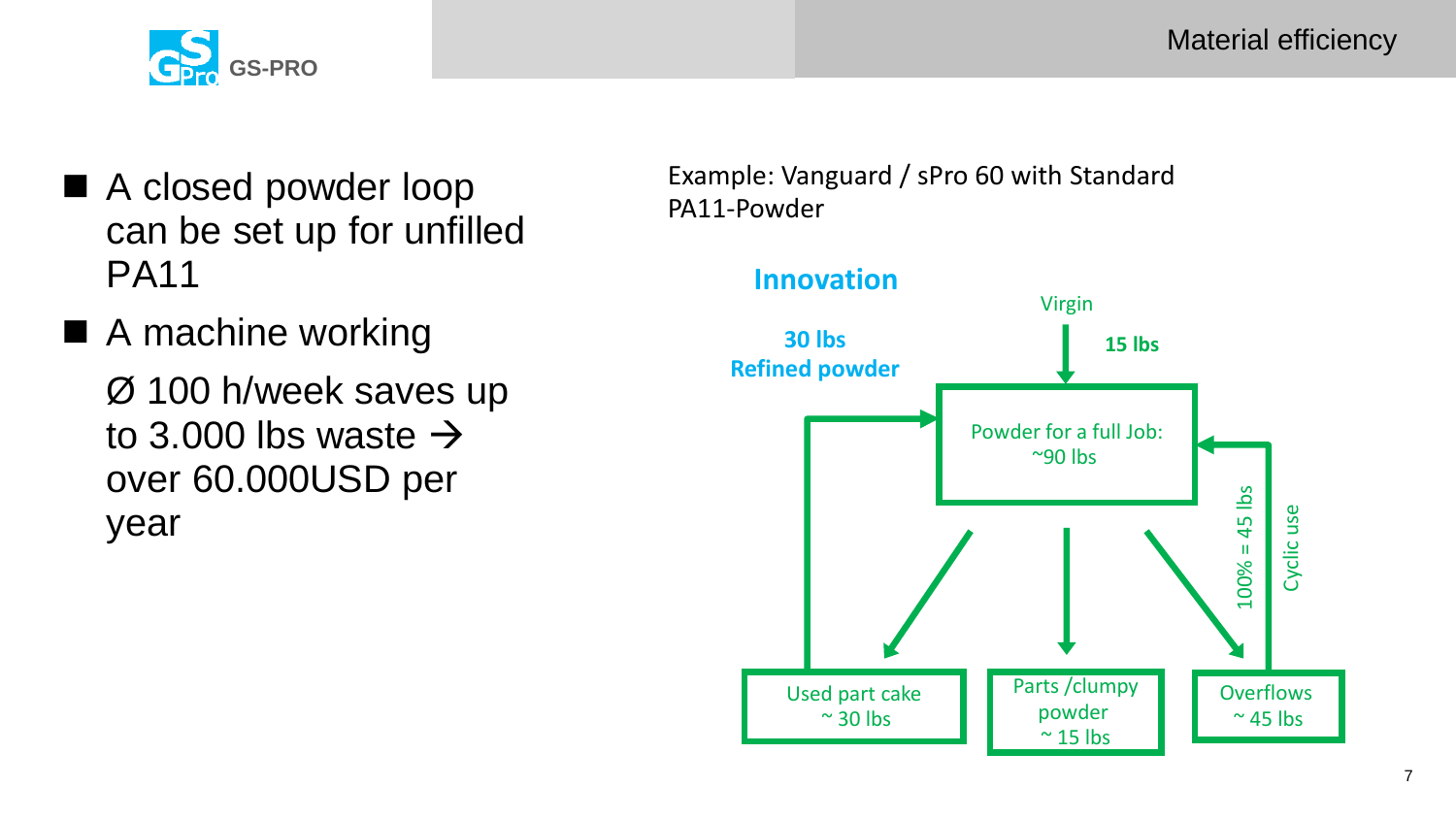



- Significant lower amount of waste
- A machine working

Ø 100 h/week saves up to 7.000 lbs waste  $\rightarrow$  over 150.000USD per year Example: Vanguard / sPro 140 with Standard **PA11 - Powder**

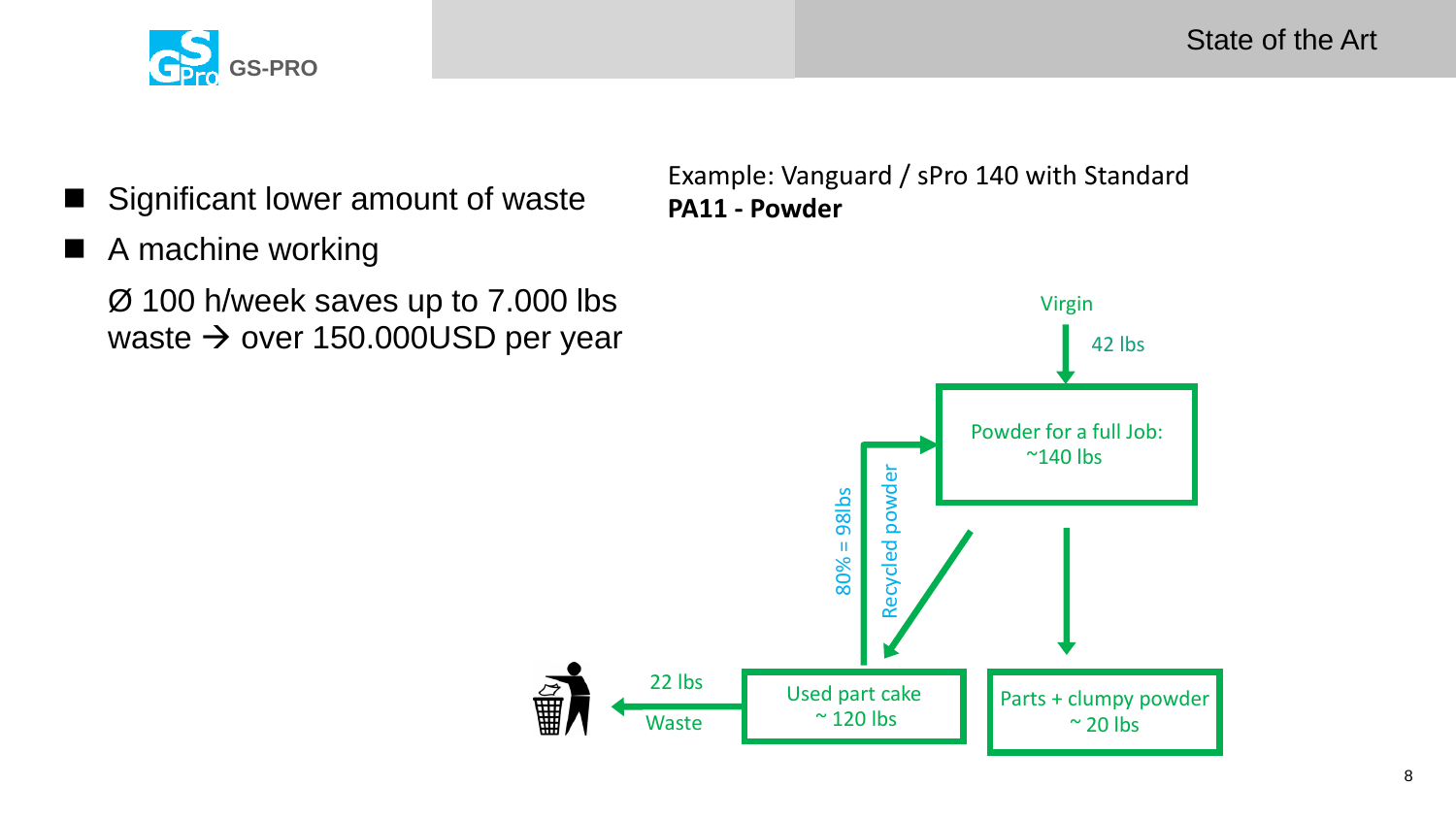

# **Mechanical properties**

#### **ALM 850 black (Standard)**

|              | <b>Density</b>    | Tensile<br>strength        | Young<br><b>Modulus</b>    | $E$ at B |
|--------------|-------------------|----------------------------|----------------------------|----------|
| <b>Units</b> | g/cm <sup>3</sup> | N/mm <sup>2</sup><br>(psi) | N/mm <sup>2</sup><br>(ksi) | %        |
| Value        | 1.03              | 48<br>(6,900)              | 1.500<br>(215)             | 51       |

#### **Duraform-EX-Black**

|              | <b>Density</b>    | <b>Tensile</b><br>strength | Young<br><b>Modulus</b>    | E at B        |
|--------------|-------------------|----------------------------|----------------------------|---------------|
| <b>Units</b> | g/cm <sup>3</sup> | N/mm <sup>2</sup><br>(psi) | N/mm <sup>2</sup><br>(ksi) | $\frac{0}{0}$ |
| Value        | 1.01              | 48<br>(6,900)              | 1.500<br>(220)             | 47 %          |

#### **PA11** "Sustainable"

|              | <b>Density</b>    | <b>Tensile</b><br>strength | Young<br><b>Modulus</b>    | $E$ at B |
|--------------|-------------------|----------------------------|----------------------------|----------|
| <b>Units</b> | g/cm <sup>3</sup> | N/mm <sup>2</sup><br>(psi) | N/mm <sup>2</sup><br>(ksi) | $\%$     |
| Value        | $1.02 -$<br>1.04  | 48<br>(6,900)              | 1.500<br>(220)             | $>40\%$  |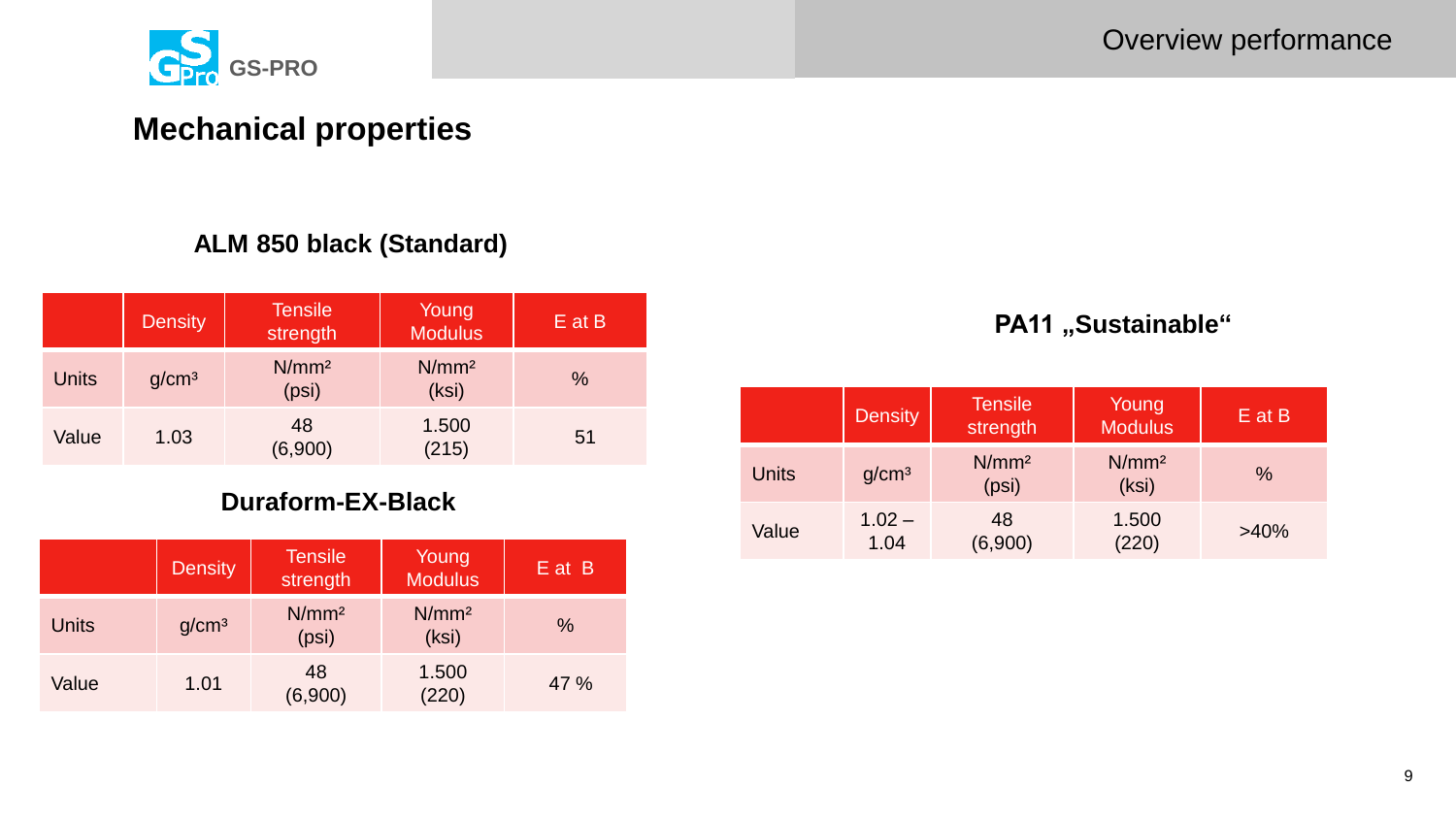

- Significant higher efficiency trough use of refined LSpowder
- Less influences by variation of raw powder higher repeatablity
- $\blacksquare$  Less fairy frost due to less virgin powder less service less down time
- Reducing waste and carbon foot print